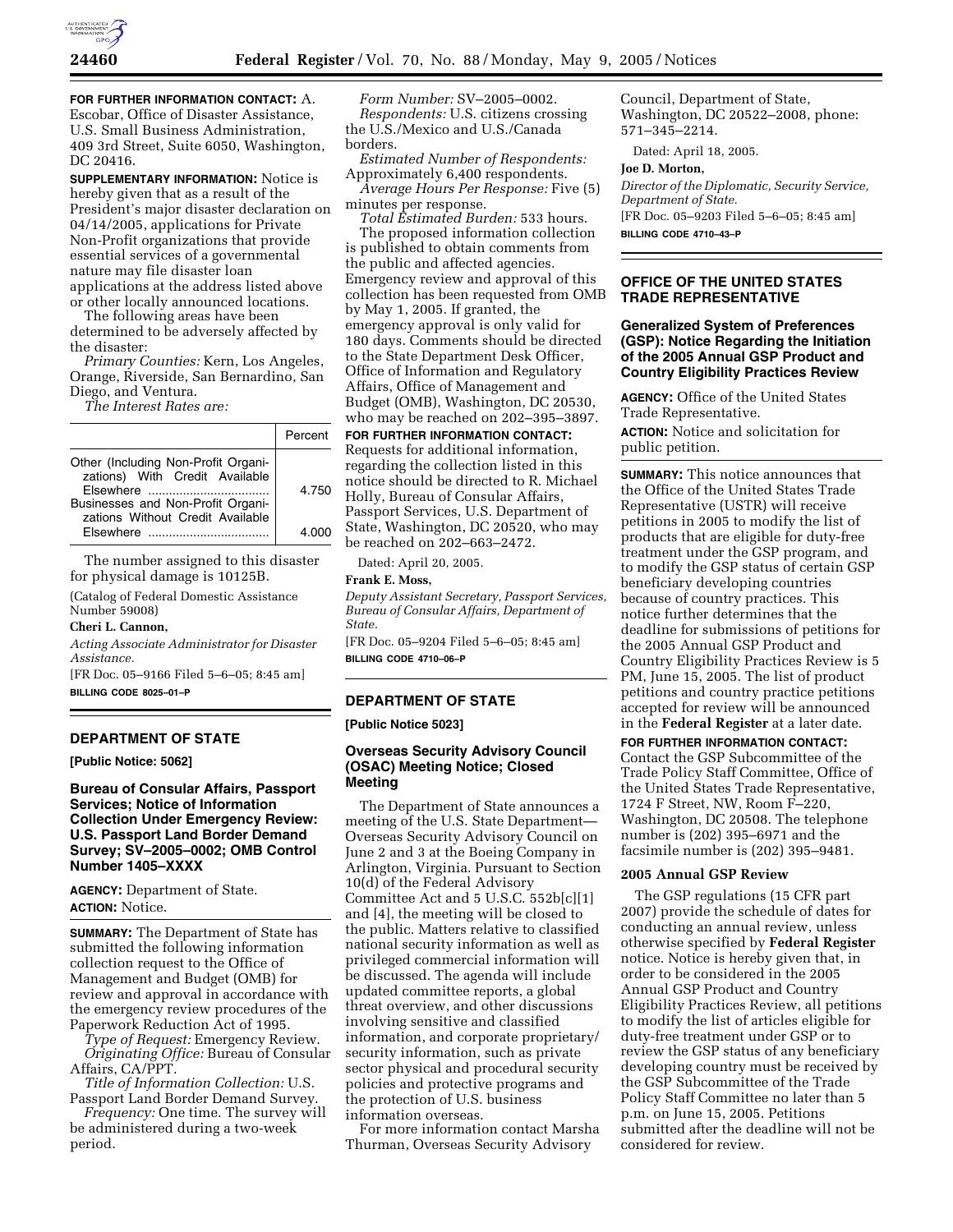Interested parties, including foreign governments, may submit petitions to: (1) Designate additional articles as eligible for GSP benefits, including to designate articles as eligible for GSP benefits only for countries designated as least-developed beneficiary developing countries, or only for countries designated as beneficiary sub-Saharan African countries under the African Growth and Opportunity Act (AGOA); (2) withdraw, suspend or limit the application of duty-free treatment accorded under the GSP with respect to any article, either for all beneficiary developing countries, least-developed beneficiary developing countries or beneficiary sub-Saharan African countries, or for any of these countries individually; (3) waive the ''competitive need limitations'' for individual beneficiary developing countries with respect to specific GSP-eligible articles (these limits do not apply to either leastdeveloped beneficiary developing countries or beneficiary sub-Saharan African countries); and (4) otherwise modify GSP coverage. As specified in 15 CFR 2007.1, all product petitions must include a detailed description of the product and the subheading of the Harmonized Tariff Schedule of the United States (HTSUS) under which the product is classified.

Any person may also submit petitions to review the designation of any beneficiary developing country, including any least-developed beneficiary developing country, with respect to any of the designation criteria listed in sections 502(b) or 502(c) of the Trade Act (19 U.S.C. 2462(b) and (c)) (petitions to review the designation of beneficiary Sub-Saharan African countries are considered in the Annual Review of the AGOA, a separate administrative process not governed by the GSP regulations). Such petitions must comply with the requirements of 15 CFR 2007.0(b).

#### **Requirements for Submissions**

All such submissions must conform to the GSP regulations set forth at 15 CFR part 2007, except as modified below. These regulations are reprinted in ''A Guide to the U.S. Generalized System of Preferences (GSP)'' (August 1991) (''GSP Guidebook''), available at *http:// www.ustr.gov.*

Any person or party making a submission is strongly advised to review the GSP regulations. Submissions that do not provide the information required by §§ 2007.0 and 2007.1 of the GSP regulations will not be accepted for review, except upon a detailed showing in the submission that the petitioner made a good faith effort to obtain the

information required. Petitions with respect to waivers of the ''competitive need limitations'' must meet the information requirements for product addition requests in § 2007.1(c) of the GSP regulations. A model petition format is available from the GSP Subcommittee and is included in the GSP Guidebook. Petitioners are requested to use this model petition format so as to ensure that all information requirements are met. Furthermore, interested parties submitting petitions that request action with respect to specific products should list on the first page of the petition the following information after typing ''2005 Annual GSP Review'': (1) The requested action; (2) the HTSUS subheading in which the product is classified; and (3) if applicable, the beneficiary developing country. Petitions and requests must be submitted, in English, to the Chairman of the GSP Subcommittee, Trade Policy Staff Committee, and must be received no later than June 15, 2005. Submissions in response to this notice will be available for public inspection by appointment with the staff of the USTR Public Reading Room, except for information granted ''business confidential'' status pursuant to 15 CFR 2003.6. If the submission contains business confidential information, a non-confidential version of the submission must also be submitted that indicates where confidential information was redacted by inserting asterisks where material was deleted. In addition, the confidential submission must be clearly marked ''BUSINESS CONFIDENTIAL'' in large, bold letters at the top and bottom of each and every page of the document. The public version that does not contain business confidential information must also be clearly marked in large, bold letters at the top and bottom of each and every page (either ''PUBLIC VERSION'' or ''NON-CONFIDENTIAL''). Documents that are submitted without any marking might not be accepted or will be considered public documents.

In order to facilitate prompt consideration of submissions, USTR strongly urges and prefers electronic mail (e-mail) submissions in response to this notice. Hand-delivered submissions will not be accepted. E-mail submissions should be single copy transmissions in English with the total submission including attachments not to exceed 50 pages in 12-point type and 3 megabytes as a digital file attached to an e-mail transmission. E-mail submissions should use the following subject line: ''2005 Annual GSP ReviewPetition.'' Documents must be submitted as either WordPerfect (''.WPD''), MSWord (''.DOC''), or text (''.TXT'') file. Documents cannot be submitted as electronic image files or contain imbedded images (for example, ''.JPG'', ''.TIF'', ''.PDF'', ''.BMP'', or ''.GIF'') as these type files are generally excessively large. E-mail submissions containing such files will not be accepted. Supporting documentation submitted as spreadsheets are acceptable as Quattro Pro or Excel, pre-formatted for printing on  $8\frac{1}{2}$  x 11 inch paper. To the extent possible, any data attachments to the submission should be included in the same file as the submission itself, and not as separate files. E-mail submissions should not include separate cover letters or messages in the message area of the e-mail; information that might appear in any cover letter should be included directly in the attached file containing the submission itself, including identifying information on the sender, including sender's e-mail address.

For any document containing business confidential information submitted as an electronic attached file to an e-mail transmission, in addition to the proper marking at the top and bottom of each page as previously specified, the file name of the business confidential version should begin with the characters ''BC-'', and the file name of the public version should begin with the characters ''P-''. The ''P-'' or ''BC-'' should be followed by the name of the person or party (government, company, union, association, etc.) submitting the petition. Submissions by e-mail should not include separate cover letters or messages in the message area of the email; information that might appear in any cover letter should be included directly in the attached file containing the submission itself. The electronic mail address for these submissions is *FR0441@USTR.GOV.*

Documents not submitted in accordance with the GSP regulations as modified by these instructions might not be considered in this review.

Public versions of all documents relating to this review will be available for review approximately 30 days after the due date by appointment in the USTR Public Reading Room, 1724 F Street NW, Washington, DC. Availability of documents may be ascertained, and appointments may be made from 9:30 a.m. to noon and 1 p.m.